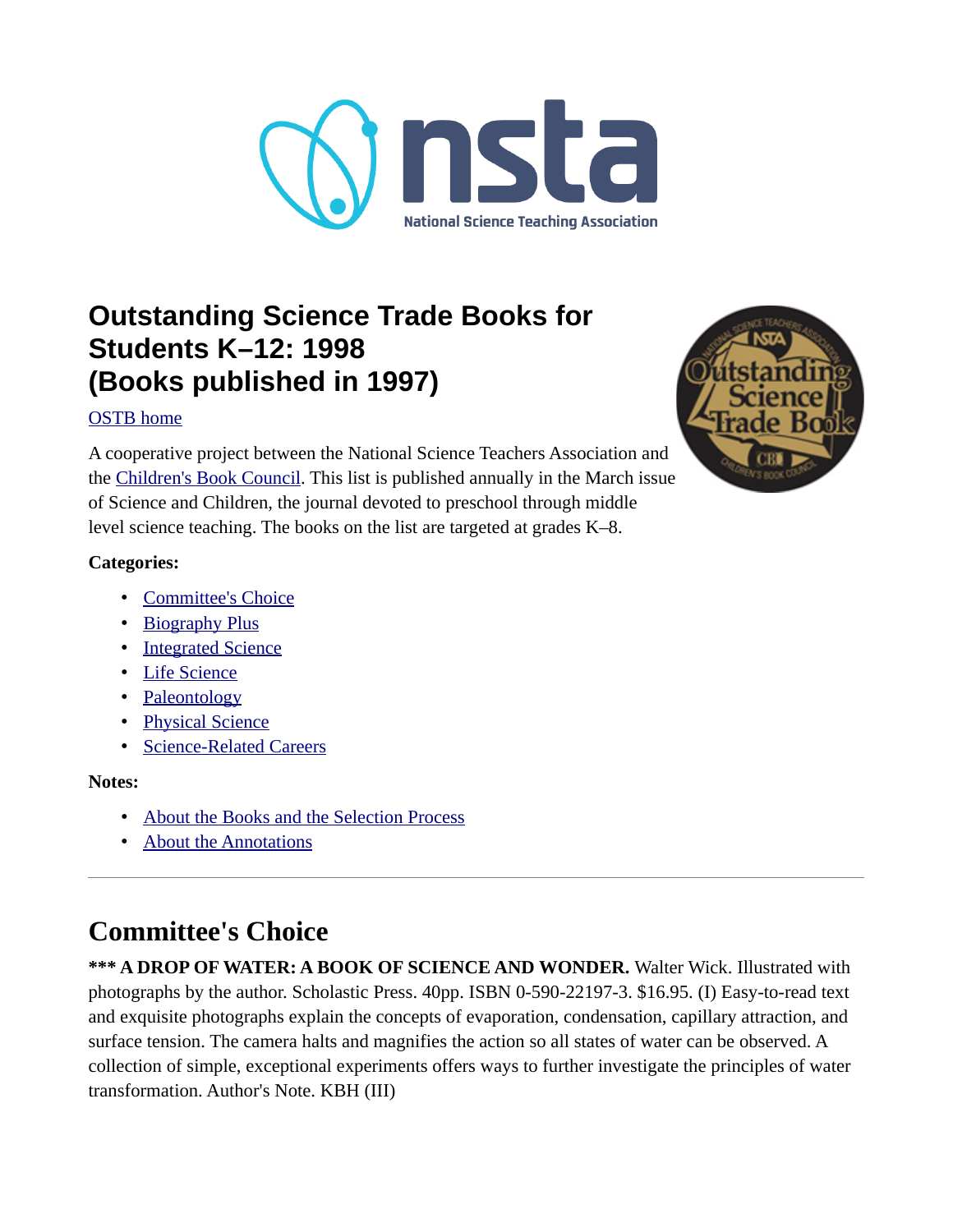# <span id="page-1-0"></span>**Biography Plus**

**BIRD WATCHING WITH MARGARET MORSE NICE** (*Naturalist's Apprentice* series). Michael Elsohn Ross. Illustrated by Laurie A. Caple and various photographs. Carolrhoda. 48pp. ISBN trade: 1- 57565-002-1, \$19.95; library: 1-57505-002-1, \$14.95. (I,A) A fascinating and informative book about the famous ornithologist Margaret Morse Nice. Includes useful hints on becoming an effective bird watcher, such as how to choose and use a field guide, binoculars, and equipment, as well as information about bird songs and mapping their territories. Bibliography. Glossary. Index. Chronology. LLM (VII,IV,VIII,II)

### **ELEPHANT WOMAN: CYNTHIA MOSS EXPLORES THE WORLD OF ELEPHANTS.**

Laurence Pringle. Illustrated with photographs by Cynthia Moss. Atheneum. 48pp. ISBN 0-689-80142- 4. \$16. (I,A) Meet Cynthia Moss, a renowned elephant researcher in Kenya, Africa. Learn about the family structure, social life, and communication processes of elephants, as well as the story of how Moss came to devote her life to the study of these fascinating animals. Engaging photographs accompany informative text. Index. Further Reading List. DMD (VII,IV)

## **Environment and Ecology**

**ANIMALS YOU NEVER EVEN HEARD OF.** Patricia Curtis. Illustrated with various photographs. Sierra Club. 32pp. ISBN 0-87156-594-3. \$16.95. (I) Features 12 rare, unusual, and less well known species of animals struggling to stay alive in today's changing environments. Includes colorful photographs and descriptions that categorize these animals as either "endangered," "threatened," or "rare." Author's Note. Index. LLM (IV,II)

**BACK TO THE WILD.** Dorothy Hinshaw Patent. Illustrated with photographs by William Munoz. Gulliver. 70pp. ISBN 0-15-200280-4. \$18. (I) Discusses specific endangerment and efforts of biologists to prevent extinction and, in some cases, return animals to the wild. Some experiments have succeeded, others have failed. Examples of special interest — including the red wolf, the black-footed ferret, the golden lion tamarin, and the lemur — are related in detail and documented with striking photographs. Introduction. Index. MM (IV,VI)

**BEFORE AND AFTER: A BOOK OF NATURE TIMESCAPES.** Written and illustrated by Jan Thornhill. National Geographic. 32pp. ISBN 0-7922-7093-2. \$16. (P) This beautifully illustrated book will capture young readers' interest with an engaging presentation of the changes that occur in a variety of natural settings. Readers observe the changes that occur over spans of time, ranging from a few seconds to a year. Author's Note. Nature Notes. MBC (IV,I)

**THE BIG RIVERS: THE MISSOURI, THE MISSISSIPPI, AND THE OHIO.** Bruce Hiscock. Illustrated by the author. Atheneum. 32pp. ISBN 0-689-80871-2. \$16. (P,I) This book describes how the Missouri, Mississippi, and Ohio Rivers produced the Midwest floods of 1993. Watercolor illustrations set the mood for the simple text in picture book format. This is an excellent book on weather phenomena for young children. Author's Note. JRW (VII)

**DESTINATION: RAIN FOREST.** Jonathan Grupper. Illustrated with various photographs. National Geographic. 32pp. ISBN 0-7922-7018-5. \$16. (P,I) Images appear to leap from the pages, providing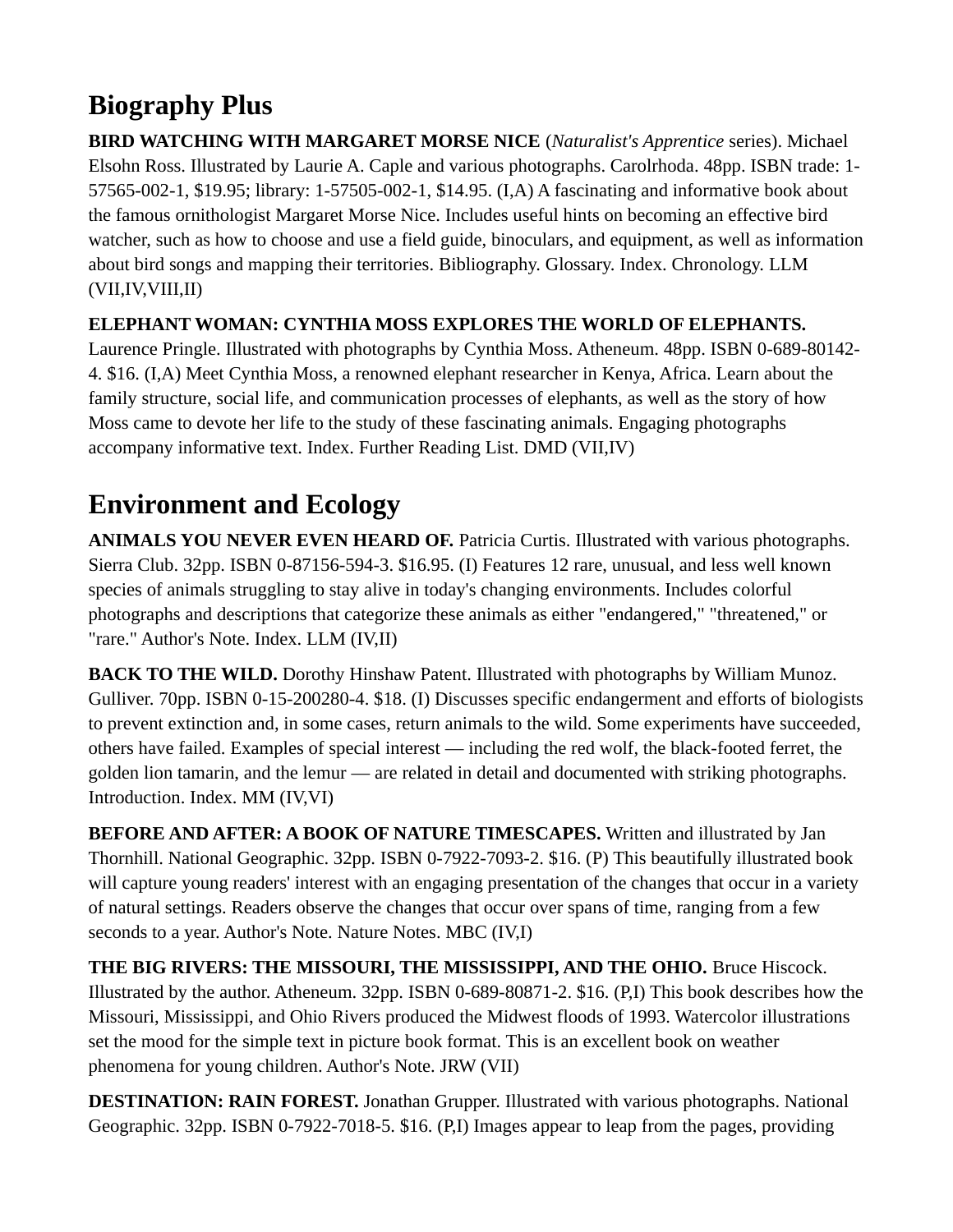young readers with a perspective on the interesting rain forest environment. Many descriptions of rain forest animals are woven through this book as the narrative guides the reader through a day in a tropical rain forest. Notes. MBC (IV,VII)

**THE MOST BEAUTIFUL ROOF IN THE WORLD: EXPLORING THE RAINFOREST** 

**CANOPY.** Kathryn Lasky. Illustrated with photographs by Christopher G. Knight. Gulliver. 48pp. ISBN 0-15-200893-4, \$18; paperback: 0-15-200897-7, \$8. (I) This book features scientist Meg Lowman's explorations of the rain forest canopy. The book is enhanced by the presence of Lowman's two young sons, who share her experiences. Photographs of several forms of animal life are captured in this magnificent book. Glossary. KBH (IV,II)

**PROJECT PUFFIN: HOW WE BROUGHT PUFFINS BACK TO EGG ROCK** (A *National* 

*Audubon Society* book). Stephen W. Kress, as told to Pete Salmansohn. Illustrated with various photographs. Tilbury. 40pp. ISBN 0-88448-170-0. \$16.95. (I) Journey to Egg Rock, Maine, to learn how biologist Stephen Kress and his team of scientists successfully reintroduced puffins to the island's bird population. Discover fascinating facts about puffins, as well as the scientific processes the team used to solve complex problems. Revealing photographs accompany detailed narrative. Preface. Glossary. Notes. DMD (IV,II)

**TURTLE BAY.** Saviour Pirotta. Illustrated by Nilesh Mistry. Farrar. 28pp. ISBN 0-374-37888-6. \$15. (P,I) An intriguing story about Taro, a young boy in Japan, and his fascination with a wise old man who awaits the return of the loggerhead turtles, one of seven kinds of turtles living in the sea. Taro helps clean the beach for the annual arrival of the turtles ready to lay their eggs. Readers learn about the characteristics, behavior, and life cycle of the loggerhead turtle. Author's Note. LLM (IV,II,VII)

# <span id="page-2-0"></span>**Integrated Science**

**CLOSE, CLOSER, CLOSEST.** Shelley Rotner and Richard Olivo. Illustrated with photographs by the authors. Atheneum. 36pp. ISBN 0-689-80762-7. \$13. (P) This fabulous book explores the concept of spatial relationships. The photographs show objects from three distinct distances. The magnified objects are virtually unrecognizable without the benefit of the comparative photographs and written descriptions. Afterword. KBH (II)

**\* WATER DANCE.** Written and illustrated by Thomas Locker. Harcourt Brace. 32pp. ISBN 0-15- 201284-2. \$16. (P) This inspiring book about water involves readers in a question-and-answer format. Vivid oil paintings portray the natural movement of water and will enhance observational skills. Fascinating scientific facts about water follow the poetic text. KBH (II,V)

**\* WEATHER EXPLAINED: A BEGINNER'S GUIDE TO THE ELEMENTS** (*Your World Explained* series). Derek Elsom. Illustrated with various photographs, illustrations, and diagrams. Holt. 70pp. ISBN 0-8050-4875-8. \$18.95. (I,A) A wonderful read! This beginner's guide captures your attention from the opening overview of weather through sections on the world's changing climate. The information and the inviting format of this book make it required reading for anyone curious about the weather. The author has taken complex phenomena and described them with words and pictures in a very understandable way. Glossary. Index. RJK (I,III,V,II)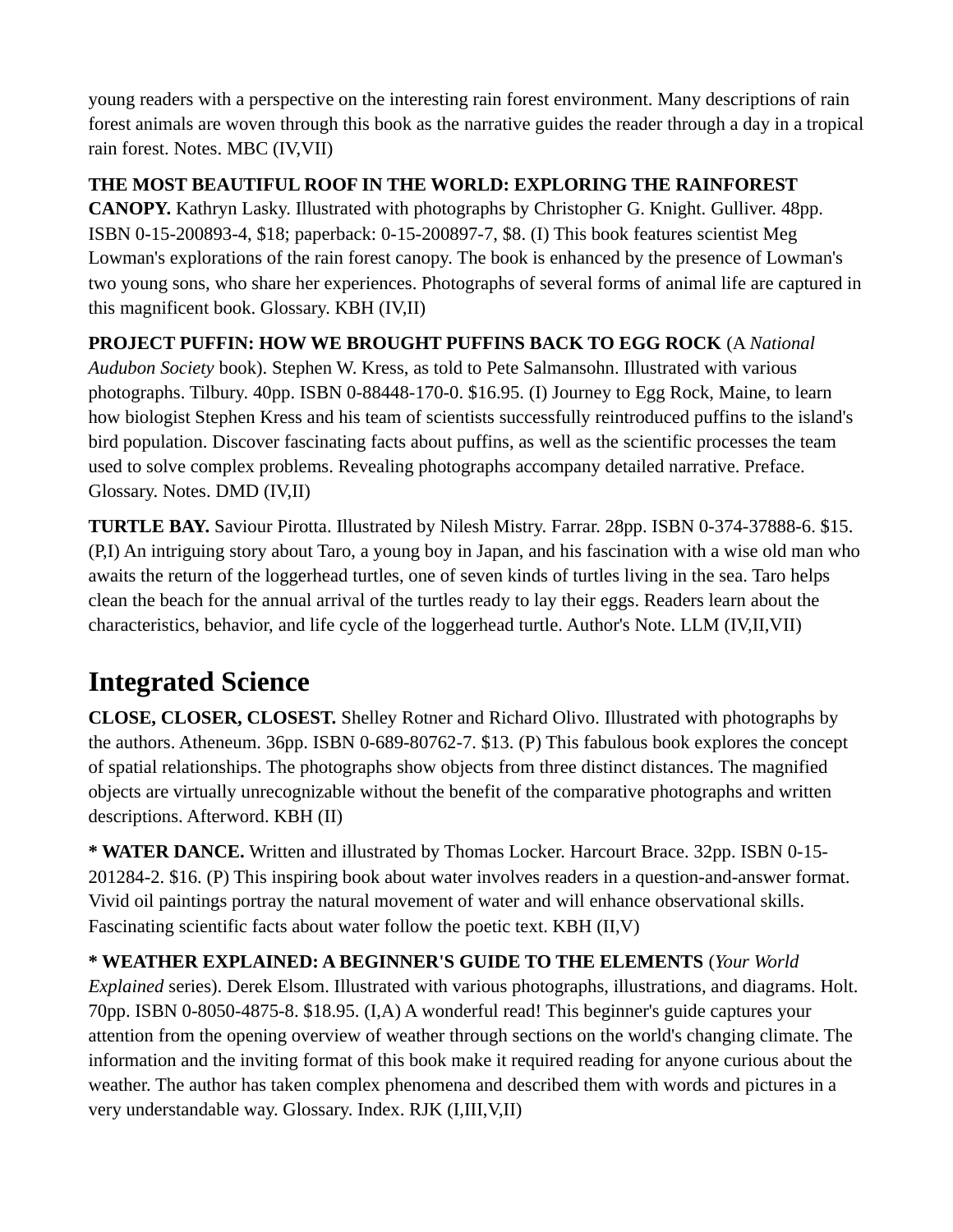# <span id="page-3-0"></span>**Life Science**

**ABOUT MAMMALS: A GUIDE FOR CHILDREN.** Cathryn Sill. Illustrated by John Sill. Peachtree. 48pp. ISBN 1-56145-141-X. \$14.95. (P) This book combines an easy-to-read text with beautiful illustrations to show the similarities and differences that exist among various mammals. A section at the end of the book provides additional information about each featured mammal and could be used to stimulate discussion. Afterword. CRB (IV)

**THE BRAIN: OUR NERVOUS SYSTEM.** Seymour Simon. Illustrated with various photographs. Morrow Junior Books. 32pp. ISBN trade: 0-688-14640-6, \$16; library: 0-688-14641-4, \$15.93. (I) Stunning photographs and well-written text take the reader on a tour of the brain. This is an excellent introduction to the complex processes that go on inside our heads. The electron microscope pictures of nerve cells, axons, and the synapse region are outstanding. RJK (IV,I)

**THE BURROW BOOK: TUNNEL INTO A WORLD OF WILDLIFE.** Shaila Awan. Illustrated by Richard Orr. DK Publishing. 24pp. ISBN 0-7894-2025-2. \$14.95. (P,I) From the arctic tundra to the deserts, grasslands, and tropical forests of the world, burrows provide a home and shelter for amazingly diverse species of wildlife. This book describes in pictures and words how burrows are used by a number of animals. The vivid drawings and layout are sure to engage children. RJK (IV)

**CHEETAHS** (A *Nature Watch* book). Dianne M. MacMillan. Illustrated with photographs by Gerry Ellis. Carolrhoda. 48pp. ISBN trade: 1-57565-044-7, \$19.95; library: 1-57505-044-7, \$14.95; paperback (First Avenue Editions): 1-57505-225-3, \$7.95. (IV) The elegant cheetah, fastest land animal in the world, is in danger of extinction. The combination of captioned color photographs on every page with a description of the birth of the cubs and the female cheetah's care for them for 16 to 18 months makes an exceptional book. Includes a map showing the distribution of cheetahs. Glossary. Index. MM (IV)

**\* CITY FOXES.** Susan J. Tweit. Illustrated with photographs by Wendy Shattil. Denver Museum of Natural History/Alaska Northwest. 32pp. ISBN 0-88240-493-8. \$16.95. (P,I) This engaging book describes the lives of six young red foxes born in a city cemetery. Their real-life adventures include surviving a snowstorm, learning about strange foods, and adapting to living on their own. This book is a beautiful blending of the talents of the author/naturalist and first woman to be named Wildlife Photographer of the Year. Includes ecology notes and red fox facts for older readers. Photographer's Note. LLM (IV,II)

**EVERYBODY HAS A BELLYBUTTON: YOUR LIFE BEFORE YOU WERE BORN.** Laurence Pringle. Illustrated by Clare Wood. Boyds Mills. 32pp. ISBN 1-56397-009-0. \$14.95. (P,I) This gentle, yet informative text introduces the reader to human life within the womb. Various stages of development are described, as well as the function of the umbilical cord. Enhanced by stunning pencil drawings on pastel backgrounds. Includes a note to parents. Further Reading List. DMD (IV)

**GULLS … GULLS … GULLS.** Written and illustrated by Gail Gibbons. Holiday House. 32pp. ISBN 0-8234-1323-3. \$15.95. (P,I) Gulls are birds commonly seen and heard near the coasts of North America. The author uses detailed text and clear illustrations to describe virtually every aspect of gulls, from appearance to migration and more. Notes. Fact Sheet. GMM (IV)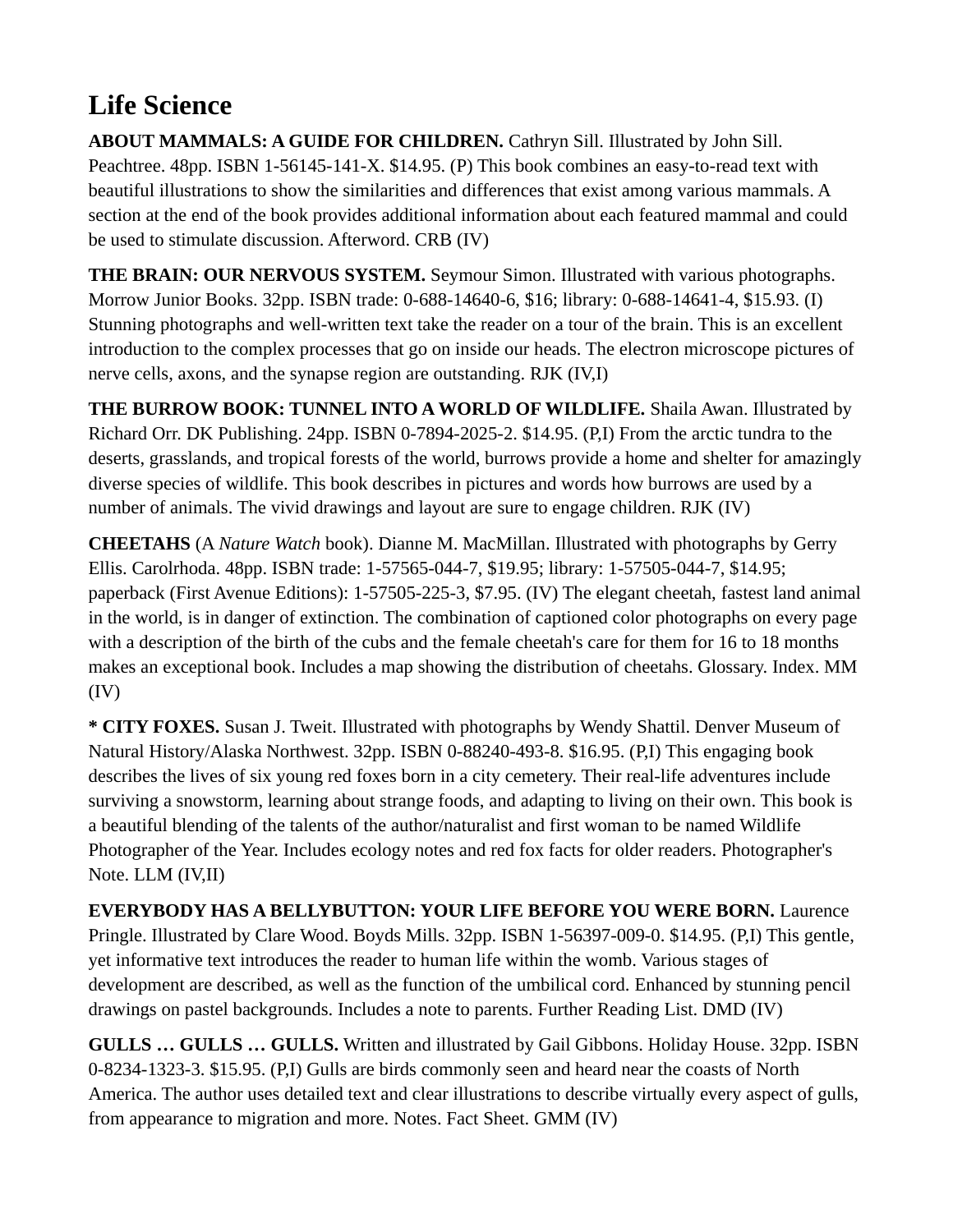**HAWK HIGHWAY IN THE SKY: WATCHING RAPTOR MIGRATION.** Caroline Arnold. Illustrated with photographs by Robert Kruidenier. Gulliver. 48pp. ISBN trade: 0-15-200868-3, \$18; paperback: 0-15-200040-2, \$8. (I) Color photographs of raptors that fly over the Hawk Watch site in the Goshute Mountains of Nevada complement the text. Includes information on raptors' life cycle, physical features, and migration, as well as how they are studied, tracked, and protected. Special features are the list of day — flying raptors of North America, a map of other study sites, and a list of raptor families. Author's Note. Index. JRW (IV)

**\* A LOG'S LIFE.** Wendy Pfeffer. Illustrated by Robin Brickman. Simon and Schuster. 32pp. ISBN 0- 689-80636-1. \$16. (P) Through stunning cut-paper collages and lyrical, descriptive text, young readers are introduced to the life cycle of a tree. Children will be fascinated as they learn about the many animals that depend upon the tree for food and shelter, as well as assist in the decay process. Illustrator's Note. DMD (IV,V)

**PIGEONS.** Dorothy Hinshaw Patent. Illustrated with photographs by William Munoz. Clarion. 80pp. ISBN 0-395-69848-0. \$15.95. (I) A group of birds everyone has seen and heard are pigeons. However, how much attention do we really pay to these interesting creatures? This book presents clear and accurate information along with interesting illustrations of one of our most familiar "feathered friends." A great book for students living in the inner city as well as the country. Glossary. Index. CRB (IV)

**SIMON AND SCHUSTER CHILDREN'S GUIDE TO INSECTS AND SPIDERS.** Jinny Johnson. Illustrated with various drawings and photographs. Simon and Schuster. 80pp. ISBN 0-689-81163-2. \$19.95. (I) This is an excellent guide to common insects and related arthropods. The information is accurate and concise and the illustrations are outstanding. The book is a great resource for students in the intermediate grades. Foreword. Glossary. Index. CRB (IV)

**TALE OF A TADPOLE.** Barbara Ann Porte. Illustrated by Annie Cannon. Orchard. 32pp. ISBN trade: 0-531-30049-8, \$15.95; library: 0-531-33049-4, \$16.99. (P,I) A family's experience of observing the transformation of a tadpole to a frog is shared in this charming book. Day by day, Francine observes her tadpole slowly transforming into a frog and shares the experience with her family. MBC (IV)

**\* THERE'S STILL TIME: THE SUCCESS OF THE ENDANGERED SPECIES ACT.** Mark Galan. Illustrated with various photographs. National Geographic. 40pp. ISBN 0-7922-7092-4. \$15. (I) This well-written book discusses and illustrates the successes of the Endangered Species Act of 1973 and the work that remains. From the well-known bald eagle to the lesser-known Louisiana pearlshell mussel, the author explores the recovery of 19 plants and animals through informative text and amazing photographs. Foreword. Index. GMM (VII,IV)

**THINKING ABOUT ANTS.** Barbara Brenner. Illustrated by Carol Schwartz. Mondo. 32pp. ISBN 1- 57255-210-7, \$14.95; paperback: 1-57255-352-9, \$26.70 for six copies. (P) This book contains detailed illustrations and informative text about the color, size, shape, and texture of various ants. The colorful and poetic presentation encourages young readers to actively explore the life cycles, characteristics, and habitats of a number of different kinds of ants in our natural environment. Index. LLM (IV,II)

**\* WATCHING WATER BIRDS.** Written and illustrated by Jim Arnosky. National Geographic. 32pp. ISBN 0-7922-7073-8. \$16. (I) The author of this unique book grabs the reader's attention from the very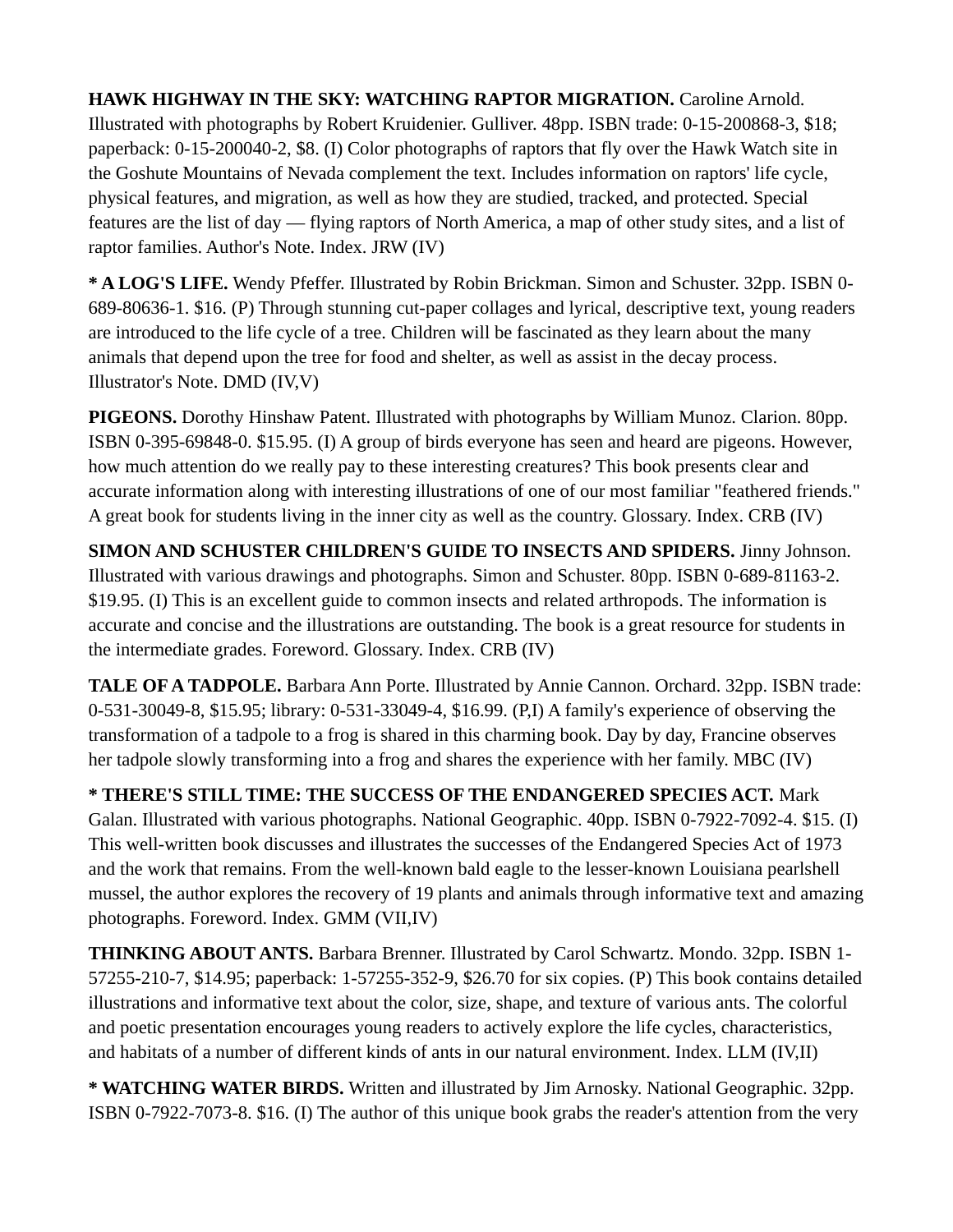first page. The life-size paintings of favorite water birds in both fresh and saltwater environments are informative and delightful. Author's Note. MM (IV)

**\* WHAT DO YOU DO WHEN SOMETHING WANTS TO EAT YOU?** Written and illustrated by Steven Jenkins. Houghton Mifflin. 32pp. ISBN 0-395-82514-8. \$16. (P) This book introduces young readers to the specialized adaptations animals use to avoid the constant threat of becoming another animal's meal. Intricate paper collages display the unique defense mechanisms animals use to escape from dangerous situations. MBC (IV)

**WHAT'S A PENGUIN DOING IN A PLACE LIKE THIS?** Miriam Schlein. Illustrated with various photographs. Millbrook. 64pp. ISBN library: 0-7613-0003-1. \$23.90. (I) One usually imagines penguins in a cold, snowy, harsh environment. This comprehensive book helps clear up this misconception by describing many species of penguins, including their habitats, differences, and similarities. Wonderful photographs enhance the well-written text. Further Reading List. Index. GMM (IV)

**WILD FLAMINGOS.** Bruce McMillan. Illustrated with photographs by the author. Houghton Mifflin. 32pp. ISBN 0-395-84545-9. \$15. (I) Living on the Caribbean island of Bonaire, the greater flamingos are orange-red, not pink, because of their food. They always eat with their heads upside-down and can drink salt water. These and other interesting facts, as well as stunning color photographs, will draw readers into the world of these fascinating birds. Includes a list of flamingo facts. Bibliography. Index. JRW (IV)

**WOLVES** (*The Untamed World* series). Karen Dudley. Raintree/Steck-Vaughn. 64pp. ISBN library: 0- 8172-4561-8. \$18.48. Paper ed., (F). (I,A) Examines the lives of wolves as a pack with details on size, fur, adaptation, classification, and group life. Many color photographs reveal the role of the entire pack in raising the pups to survive in their environment. Includes a world map showing threatened and endangered wolf populations. Glossary. Index. Notes. MM (IV)

**\* YIKES! YOUR BODY, UP CLOSE!** Mike Janulewicz. Illustrated with various photographs. Simon and Schuster. 32pp. ISBN 0-689-81520-4. \$15. (P,I) A fascinating, close-up look at various parts of the body shown through color photographs taken using an electron microscope. The text asks the reader to guess the body part in the picture. The large, interesting, and sometimes creepy pictures, as well as the foldout flaps, will be enticing to readers of various ages. JRW (IV)

## <span id="page-5-0"></span>**Paleontology**

**DINOSAUR GHOSTS: THE MYSTERY OF COELOPHYSIS.** J. Lynett Gillette. Illustrated by Douglas Henderson and various photographs. Dial BFYR. 32pp. ISBN trade: 0-8037-1721-0, \$15.99; library: 0-8037-1722-9, \$15.89. (I) What happened over 200 million years ago at a place called Ghost Ranch? Why were so many dinosaur remains found in this area? This book presents different scenarios that scientists have used to answer these questions. Through a well-written text and beautiful illustrations, the reader is provided with an exciting account of one of the most unusual dinosaur discoveries of all times. Index includes pronunciations. CRB (II,VIII,VII)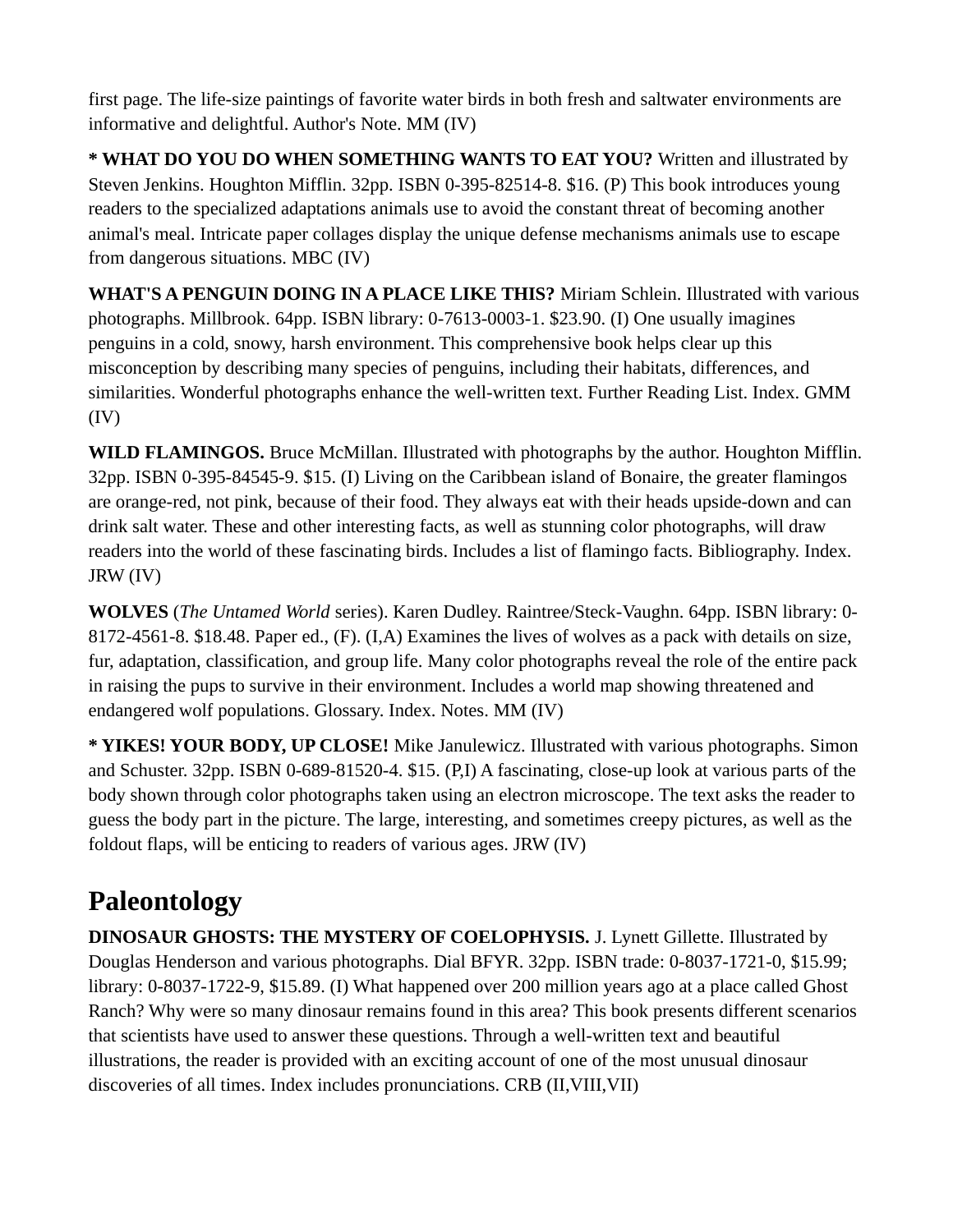**\* FOSSIL FEUD: THE RIVALRY OF THE FIRST AMERICAN DINOSAUR HUNTERS.** Thom Holmes. Illustrated by Cameron Clement and various photographs, prints, and drawings. Messner. 160pp. ISBN library: 0-382-39148-9, \$19.95; paperback: 0-382-39149-7, \$7.95. (I,A) An interesting account of the bitter rivalry between two famous paleontologists who were the first to organize largescale fossil hunting expeditions. Through this account, middle-grade readers get a glimpse of the human dimensions of the scientific enterprise. Includes a geological time chart, a timetable of dinosaur discoveries, and a list of dinosaur museums. Further Reading List. Index. CRB (II,VIII,VII)

# <span id="page-6-1"></span>**Physical Science**

**BIG BANG: THE STORY OF THE UNIVERSE.** Heather Couper and Nigel Henbest. Illustrated by Luciano Corbella. DK Publishing. 46pp. ISBN 0-7894-1484-8. \$16.95. (A) From the opening statement describing space and time, the reader is drawn into the amazing story of the origin and evolution of our universe. The pictures, the text, and, above all, the science combine to make this book an exciting adventure. The authors have done an outstanding job in describing the big bang model at a child's level. Glossary. Index. RJK (IV,V)

**THE KINGFISHER YOUNG PEOPLE'S BOOK OF OCEANS.** David Lambert. Illustrated with various photographs, drawings, maps, and diagrams. Kingfisher. 96pp. ISBN 0-7534-5098-4. \$19.95. (I,A) Numerous engaging illustrations support the information-packed text of this book about oceans. Readers learn about the ocean from several angles as they are presented with information about the physical, biological, and environmental influences the oceans have on our planet. Includes a list of oceanographers. Glossary. Index. MBC (V,III,IV,VI)

**LIGHTNING.** Seymour Simon. Illustrated with various photographs. Morrow Junior Books. 32pp. ISBN trade: 0-688-14638-4, \$16; library: 0-688-14639-2, \$15.93. (I) Spectacular photographs accompany this very readable description of different forms of lightning. This book introduces readers to the nature of lightning, to streamers called stepped leaders, and to the main lightning bolt itself. Simon has produced another outstanding book for readers of all ages, but especially for children. RJK (III)

## <span id="page-6-0"></span>**Science-Related Careers**

**I WANT TO BE A VETERINARIAN** (*I Want to Be . . . Book* series). Stephanie Maze and Catherine O'Neill Grace. Illustrated with photographs by Stephanie Maze. Harcourt Brace. 48pp. ISBN 0-15- 201296-6. \$16. (I,A) For children who love animals, this book provides great information about the education and experiences necessary to become a veterinarian. Readers will explore all aspects of this career, from its history and famous faces to a typical day at work. Includes information on pet veterinarians as well as veterinarians who work with animals in zoos and in the field. Notes. GMM (VII,VIII)

**I WANT TO BE AN ENGINEER** (*I Want to Be . . . Book* series). Stephanie Maze and Catherine O'Neill Grace. Illustrated with photographs by Stephanie Maze. Harcourt Brace. 48pp. ISBN 0-15- 201298-2. \$16. (I,A) This book provides facts about the history of engineering, required education and training for a variety of engineering careers, and recent developments in the field. It discusses the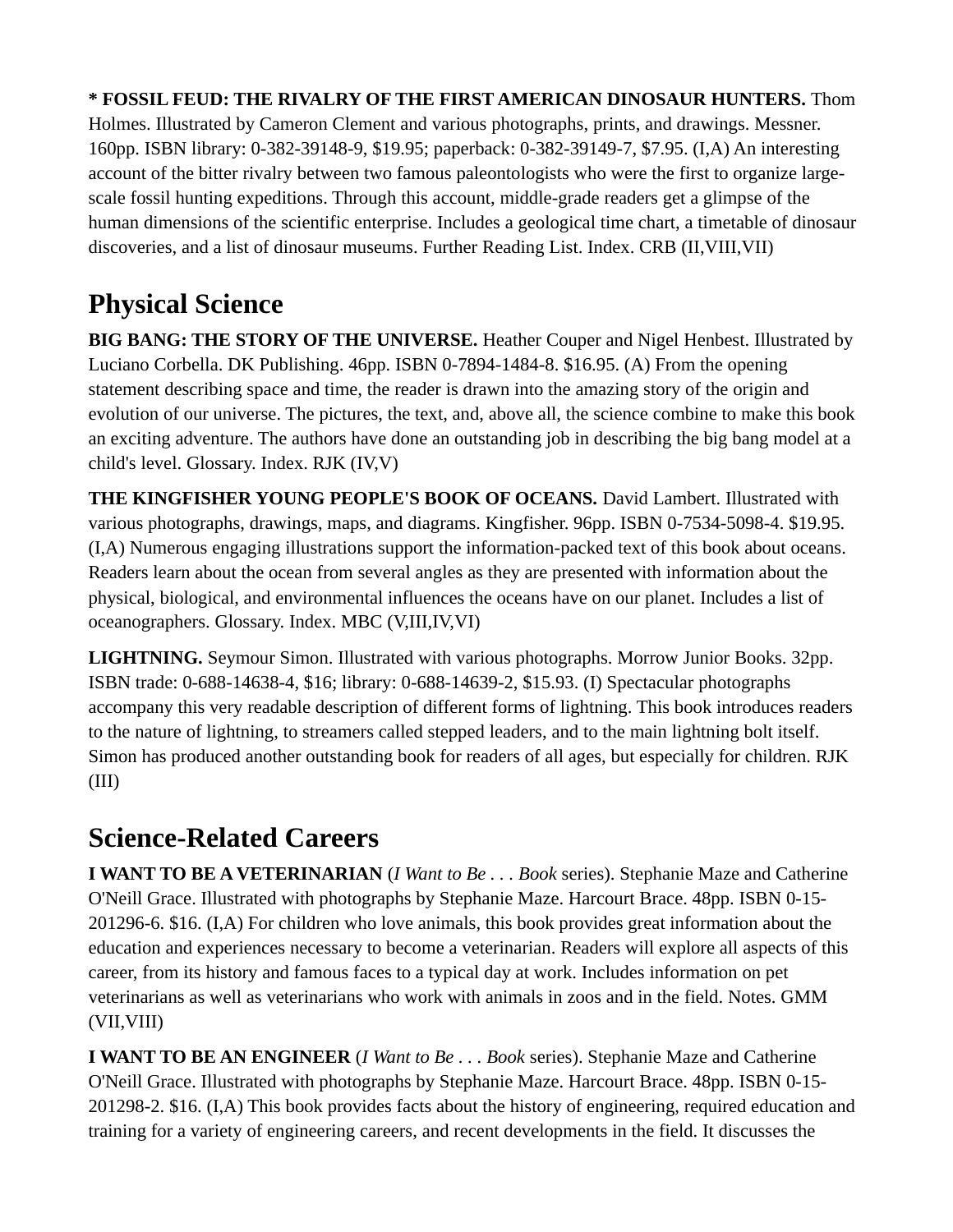ability to solve problems through mathematics and science using curiosity, imagination, and intelligence. List of sources. KBH (VII)

## <span id="page-7-0"></span>**About the Books and the Selection Process**

The books that appear in this annotated bibliography were selected as outstanding children's science trade books published in 1997. They are intended primarily for kindergarten to eighth grade. They were selected by a book review panel appointed by the National Science Teachers Association (NSTA) and assembled in cooperation with the Children's Book Council (CBC). NSTA and CBC have cooperated on this bibliographic project since 1973.

The panel looks at both content and presentation. Selection is generally based on the following criteria: the book has substantial science content; information is clear, accurate, and up-to-date; theories and facts are clearly distinguished; facts are not oversimplified so that the information is misleading; generalizations are supported by facts, and significant facts are not omitted; and books are free of gender, ethnic, and socioeconomic bias. The panel also uses rigorous selection guidelines relating to the presentation of material, including the following: presentation is logical and sequence of ideas is clear; content level is appropriate for the intended audience; text and illustrations are compatible; illustrations enhance the presentation and are accurate representations in size, color, and scale; trim size and format are appropriate to the subject and audience; and layout is well organized and advances the text. In addition, the panel gives attention to the quality of binding, paper, reproduction, and to the appropriateness of typeface. Each annotation is initialed by the person who wrote it. All panel members read the books, but annotations do not necessarily reflect the appraisal of the entire panel.

Publishers' names appear in abbreviated form; complete names and addresses are available in such standard reference works as *Literary Market Place* (Bowker) and from the Children's Book Council (CBC). To obtain CBC's Members List, send \$2 and a self-addressed 6" x 9" envelope with 78 cents postage to CBC, Attn.: Members List, 568 Broadway, Suite 404, New York, NY 10012.

Titles are arranged by subject category. Although some titles are appropriate for more than one category, they have been placed where their usefulness in science education appears greatest. Panelists have also indicated the National Science Content Standards (see box on opposite page) to which the book relates. Where more than one standard is listed, the most applicable standard is given first.

The Children's Book Council is a not-for-profit association encouraging the use and enjoyment of children's books and related literacy materials. Its members are publishers of trade books for children and producers of book-related materials for young people. CBC is the official sponsor of National Children's Book Week and cooperates on reading development projects with several national associations, including NSTA. To receive a brochure of CBC's reading encouragement materials, write to CBC, Attn: Catalog, 568 Broadway, Suite 404, New York, NY 10012. The National Science Teachers Association is an organization of science education professionals and has as its purpose the stimulation, improvement, and coordination of science teaching and learning. For further information on NSTA membership and services, telephone (800) 722-NSTA. Visit NSTA's and CBC's websites at [www.nsta.org](https://old.nsta.org/) and [www.cbcbooks.org,](http://www.cbcbooks.org/) respectively.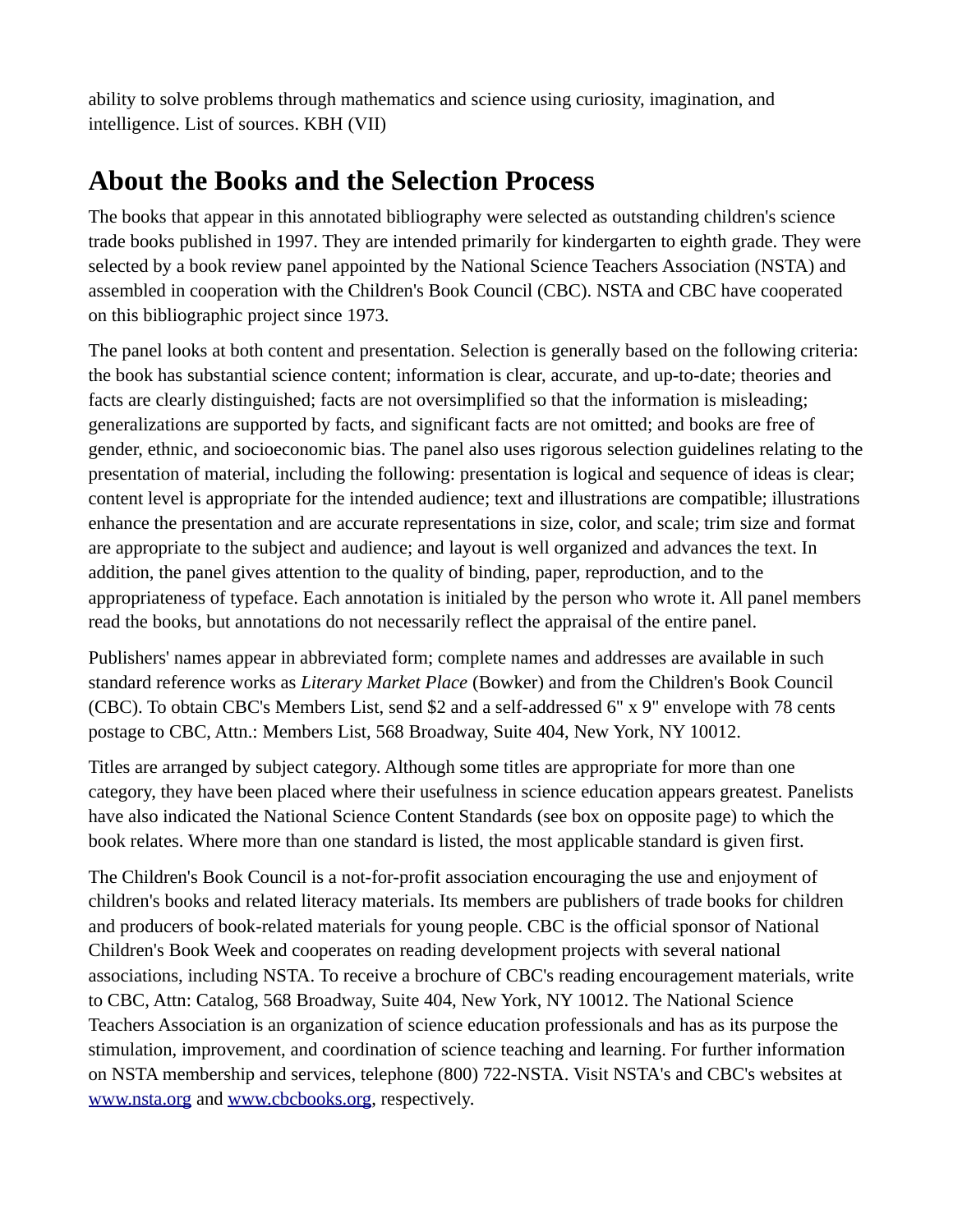Current members of the book review panel are

#### ROBERT J. KEARNEY (Panel Chair) professor of physics University of Idaho Moscow, Idaho (RJK)

### CHARLES R. BARMAN

professor of science and environmental education Indiana University and Purdue University Indianapolis, Indiana (CRB)

### MICHAEL B. COWAN

director of science and social sciences Mesa Public Schools Mesa, Arizona (MBC)

### DONNA M. DIECKMAN

first-grade teacher Greenwood Elementary School Brookeville, Maryland (DMD)

#### KATHLEEN B. HORSTMEYER

first-grade teacher Gladwyne School, Lower Merion School District Gladwyne, Pennsylvania (KBH)

### GERRY M. MADRAZO, JR.

executive director and clinical associate professor Mathematics and Science Education Network University of North Carolina at Chapel Hill (GMM)

### MARGARET McINTYRE

professor emeritus George Washington University Washington, D.C. (MM)

### LAMOINE L. MOTZ

coordinator of science, health, and outdoor education Oakland County Schools Waterford, Michigan (LLM)

#### JUDY R. WILLIAMS

library media specialist Greenwich High School Greenwich, Connecticut (on leave); currently working at the High School Library The American School Foundation Mexico City, Mexico (JRW)